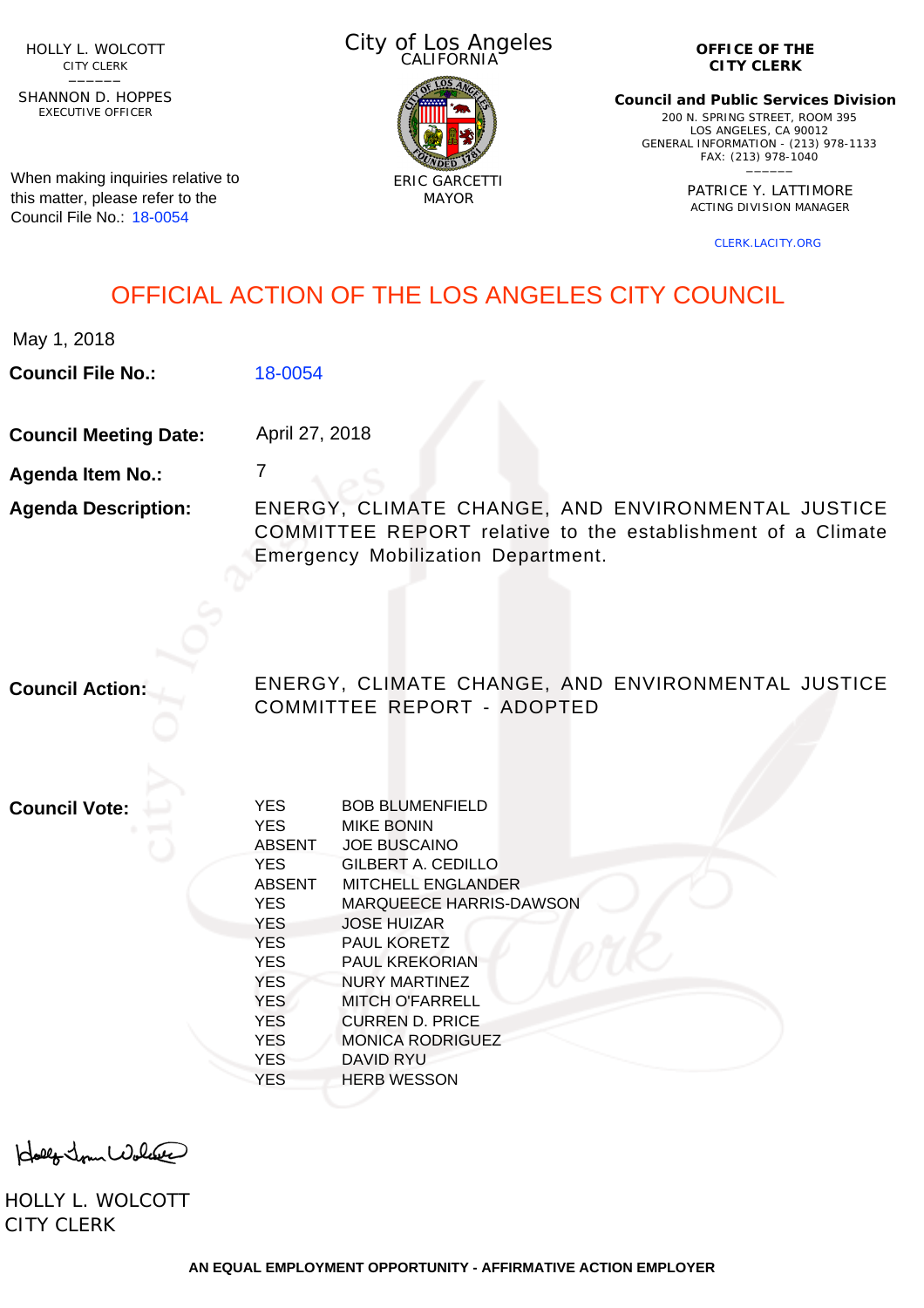ENERGY, CLIMATE CHANGE, AND ENVIRONMENTAL JUSTICE COMMITTEE REPORT relative to the establishment of a Climate Emergency Mobilization Department.

Recommendations for Council action, initiated by Motion (Koretz - Blumenfield - Huizar - Bonin):

- 1. DIRECT the Chief Legislative Analyst (CLA), working with the City Administrative Officer (CAO), to report within 30 days on the establishment of a Climate Emergency Mobilization Department with all powers to plan and coordinate all of the City's climate and resilience responses with said report to include:
	- a. Emergency climate mitigation
	- b. Resilience and adaptation programs to include emergency public education and an outreach stakeholder process that includes the:
		- i. Mayor's Sustainability and Resilience Offices
		- ii. Scientists, social and environmental justice advocates
		- iii. Local labor unions and union federation
		- iv. Neighborhood Council Sustainability Alliance
		- v. Local Non-Governmental Organizations
		- vi. Neighborhood councils
		- vii. Homeowners' associations
		- viii. Business groups.
	- c. Consideration of the proposed Climate Emergency Mobilization Department would have authority over other City Departments.
	- d. The fiscal impacts of creating a Climate Emergency Mobilization Department.
- 2. DIRECT the CLA, working with the CAO, to report within 30 days in regard to:
	- a. The feasibility of creating a stakeholder commission that would oversee the Climate Emergency Mobilization Department to include requiring seats for environmental justice groups, labor groups, business, and others.
	- b. A discussion of the current status of the governance of climate issues within the City and progress the City has made in recent years in addressing these issues.

Fiscal Impact Statement: Neither the CAO nor the CLA has completed a financial analysis of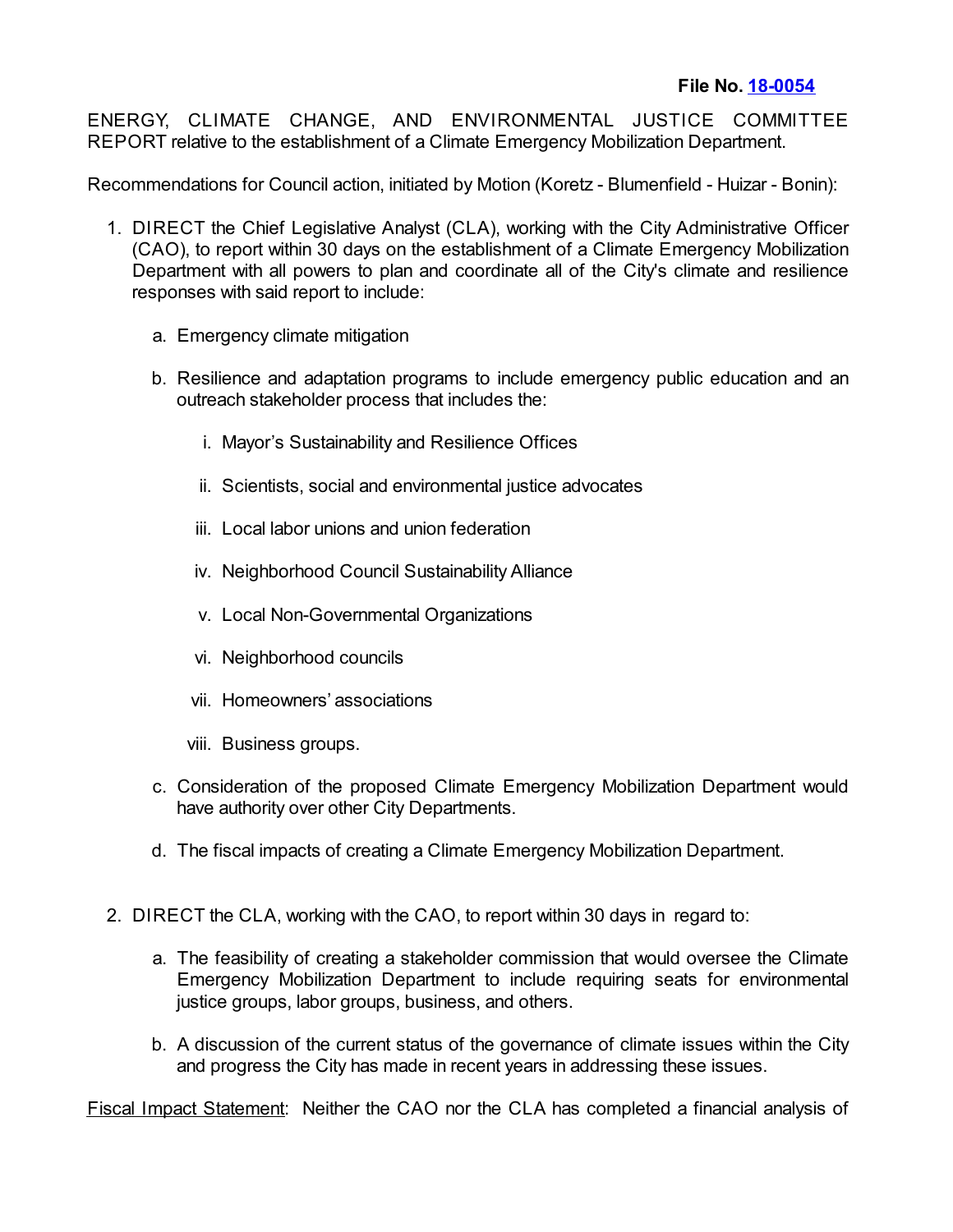#### this report.

### Community Impact Statement: None submitted.

### Summary:

On April 17, 2018 your Committee considered a Motion (Koretz - Blumenfield - Huizar - Bonin) relative to the establishment of a Climate Emergency Mobilization Department. According to the Motion, as unprecedented winter wildfires and ensuing mudslides destroyed parts of our City and region, a climate emergency mobilization of our City has never been more fiercely urgent. Such an effort must end to the maximum extent technically feasible city-wide greenhouse gas emissions in every sector by 2025 and begin a large-scale effort to safely and justly remove carbon from the atmosphere. Without an immediate and drastic change from the status quo, humans will cause irreversible and ever-worsening damage to the Earth's climate. To act too late, or to be too cautious in our vision and do too little, carries the risk of condemning the City and its residents to an increasingly uninhabitable climate and potentially catastrophic economic losses caused by worsening disasters.

While the wildfires and mudslides demonstrate that the climate emergency threatens everyone, the disasters wrought by an abruptly destabilizing climate have so far most devastating!y impacted lower-income communities of color first and worst. Drought, famine, and instability have devastated countries in the Global South. Millions of climate refugees have already left their homes in search of a safe place to live. In the United States, we have seen after Hurricanes Katrina, Sandy, Harvey, Irma and Maria how the environmentally and economically vulnerable have been generally left to fend for themselves.

The City must therefore aggressively move to reduce and remove greenhouse gas emissions and adapt and restore ecosystems by rapidly adopting legislation to mandate such efforts Citywide and by doing so in such a way that lower-income and frontline communities of color benefit first from mitigation and adaptation funds. The City can thereby create a model for other cities to follow and use its global climate leadership standing to lead the way. By doing so, Angelenos can trigger a global mobilization to restore a safe climate, thereby creating the conditions for a future, not of chaos and misery, but of community and dignity.

After consideration and having provided an opportunity for public comment, the Committee moved to recommend approval of the Motion, as amended. This matter is now submitted to Council for its consideration.

Respectfully Submitted,

ENERGY, CLIMATE CHANGE, AND ENVIRONMENTAL JUSTICE COMMITTEE

**MEMBER VOTE** MARTINEZ: YES KORETZ: YES KREKORIAN: YES